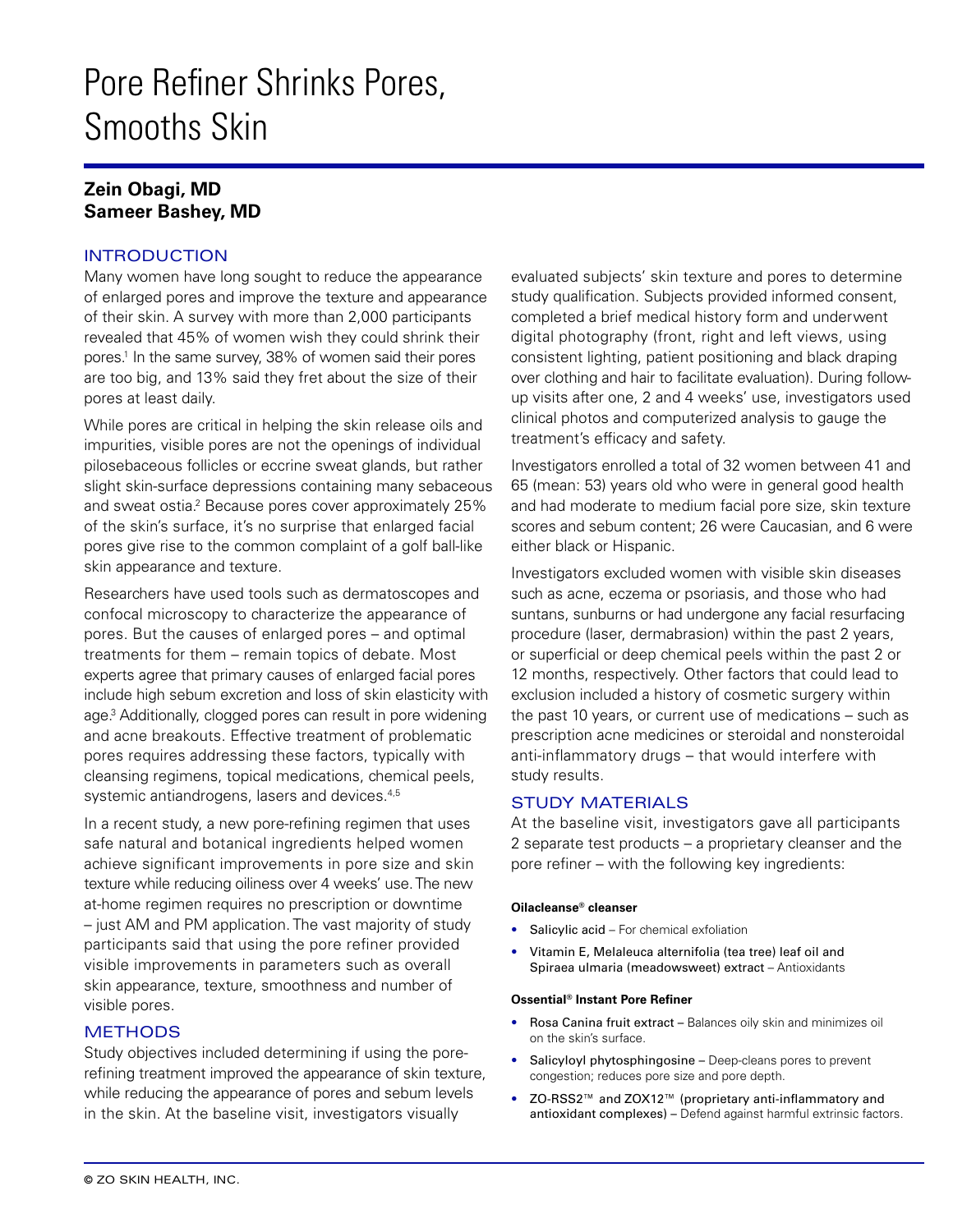• Marrubium vulgare (horehound) meristem cell culture, Leontopodium alpinum (edelweiss) meristem cell culture – Provide antioxidant and anti-inflammatory properties.

#### **Investigators instructed subjects to use the cleanser and pore refiner twice daily, in the AM and PM, as follows:**

- Wash face with cleanser, then rinse with cool water.
- Apply pore refiner to the entire face  $-2$  pumps for smaller faces, 3 for larger faces.
- Leave pore refiner on the skin for at least 5 hours per application.

#### **At all study visits, investigators evaluated pore size and skin texture with a 9-point scale:**

- 0 Barely visible/none
- 1-3 Small visible pores/slight roughness
- 4-6 Medium-sized pores/moderate roughness
- 7-9 Large visible pores/severe roughness

Also at each visit, investigators measured the amount of sebum present on subjects' facial skin using Sebutape (CuDerm Corp.), a white non-adhesive strip that reflects the presence of sebum after being applied briefly to the skin's surface. Investigators used a 6-point scale  $(0 = no$  sebum,  $5$  = very high sebum level) to evaluate each patient's Sebutape readings. A similar scale was used to measure irritation at every visit. Finally, at all follow-up visits, patients completed a 14-item questionnaire about their symptoms and experience.

## STATISTICAL ANALYSIS

At all follow-up visits, investigators used Image-Pro software (MediaCybernetics, Inc.) to determine changes in skin texture and pore size/appearance. To determine changes in skin texture/roughness, each digital image was scanned horizontally and vertically to gauge the intensity of the red, green and blue pixels. A proprietary mathematical algorithm in the Visia CR system (Canfield Scientific, Inc.) calculated texture scores of the scanned areas based on the totals of the mean intensities of the red, green and blue pixels. A decrease in texture score represented an improvement. To detect changes in pore size, the Visia system also measured pore size in pixels.

#### **RESULTS**

All 32 participants completed the study. Mean baseline qualification scores for pore size and skin texture as determined at the initial evaluation were 6.6 and 5.6, respectively.

No irritation occurred in any subject during the course of the study. No less important is the fact that at all follow-up visits, the study product achieved statistically significant improvements in pore size, based on image analysis, and in skin oiliness, based on Sebumeter measurements.

Versus baseline, pore size improved after one, 2 and 4 weeks of treatment by an average of 3.1%, 6.5% and 8.4% (p<0.001 at all time points). At week one, 84% of participants showed improvement over baseline; at week 2, 97% showed improvement; and at week 4, all patients showed improvement.

Regarding Sebumeter measurements, subjects experienced mean improvements of 10.8% (at both weeks one and 2) and  $13.5\%$  (week 4;  $p<0.001$  at all time points). After 4 weeks of treatment, 50% of subjects had experienced improvement, up from 38% at week one and 2.

### PATIENT 1



BASELINE

4 WEEKS





BASELINE

4 WEEKS

Size of pores measured in Visia CR® using pixel intensities. A decrease in pixel intensity, represented by reduced concentrations of red, demonstrates improvement in pore size.